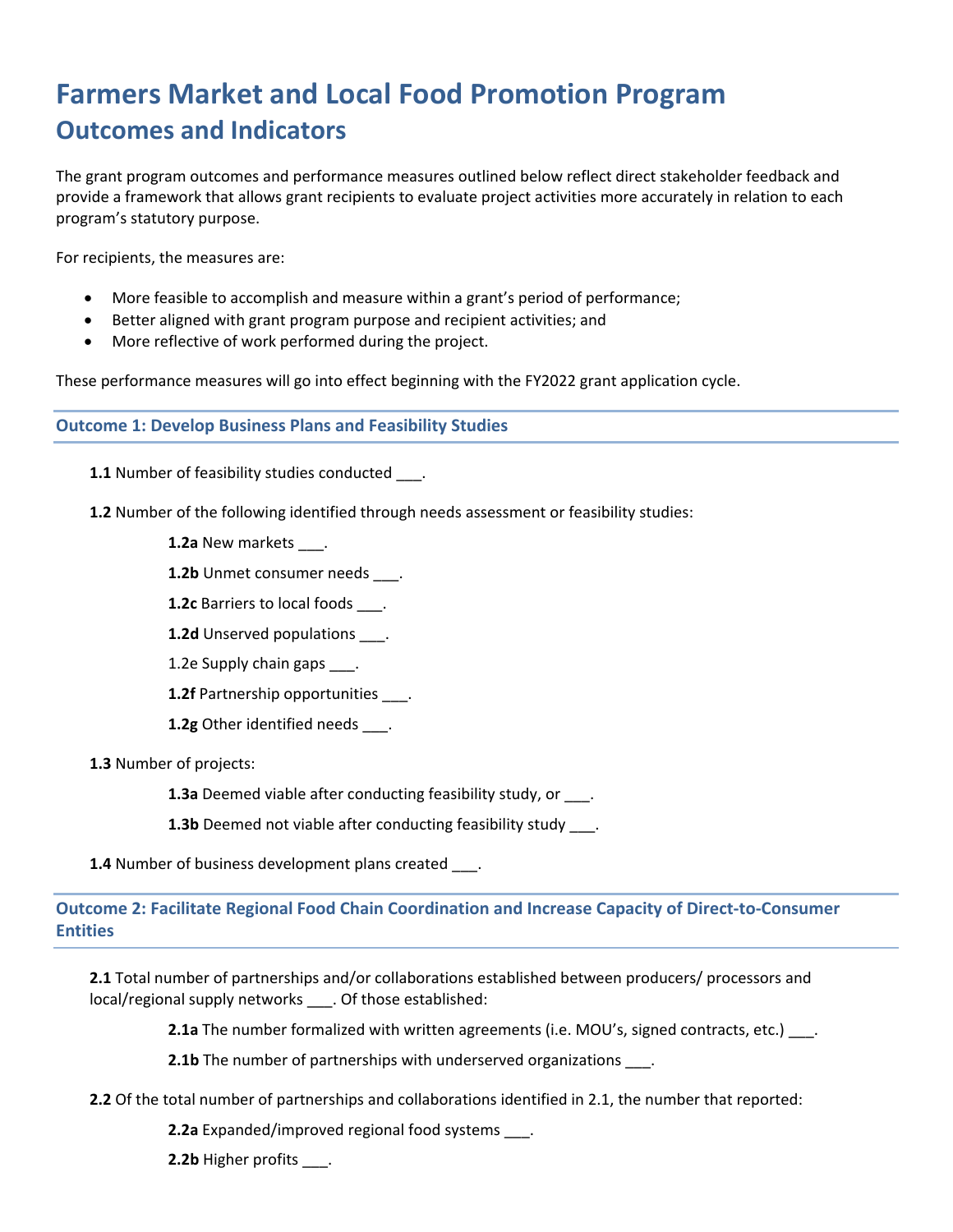**2.2c** More efficient transportation \_\_\_.

**2.2d** Improved marketing channels .

**2.2e** Other mid-tier value chain enhancements\_\_\_\_.

**2.3** Total number of stakeholders trained on how to develop or sustain a direct-to-consumer enterprise \_\_\_.

**2.3a** Of those trained, the number that are new/ beginning producers \_\_\_.

**2.4** Number of strategic plans developed or updated .

**2.5** Total number of new direct producer-to-consumer market access points established . Of those, the number that were:

**2.5a** Farmers markets .

- **2.5b** Roadside stands \_\_\_.
- **2.5c** Agritourism \_\_\_.
- **2.5d** Grocery stores \_\_\_.
- **2.5e** Wholesale markets/buyers \_\_\_.
- **2.5f** Restaurants \_\_\_.
- **2.5g** Agricultural cooperatives \_\_\_\_.
- **2.5h** Retailers \_\_\_.
- **2.5i** Distributors \_\_\_.
- **2.5j** Food hubs \_\_\_.
- **2.5k** Shared-use kitchens \_\_\_.
- **2.5l** School food programs \_\_\_.
- **2.5m** Community-supported agriculture (CSAs) \_\_\_.
- **2.5n** Other \_\_\_.

## **Outcome 3: Develop the Market for Local/Regional Agricultural Products**

**3.1** Number of stakeholders that gained technical knowledge about producing, preparing, procuring, and/or accessing local/regional foods \_\_\_. Of those, the number that were:

- **3.1a** Farmers markets \_\_\_.
- **3.1b** Roadside stands \_\_\_.
- **3.1c** Agritourism \_\_\_.
- **3.1d** Grocery stores \_\_\_\_.
- **3.1e** Wholesale markets/buyers \_\_\_.
- **3.1f** Restaurants \_\_\_.
- **3.1g** Agricultural cooperatives \_\_\_\_.
- **3.1h** Retailers \_\_\_.
- **3.1i** Distributors \_\_\_.
- **3.1j** Food hubs \_\_\_.
- **3.1k** Shared-use kitchens \_\_\_.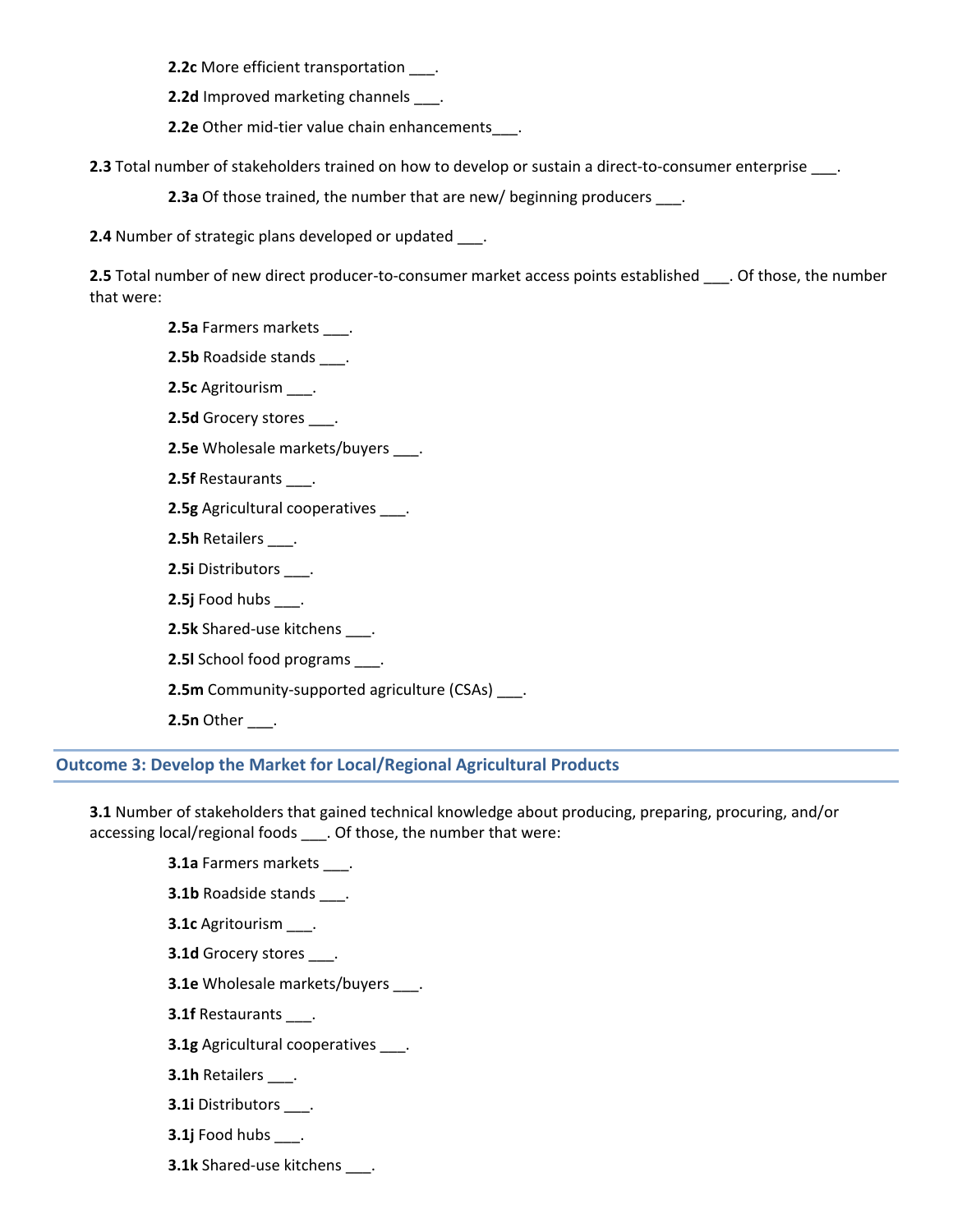**3.1l** School food programs \_\_\_.

**3.1m** Community-supported agriculture (CSAs) \_\_\_.

**3.1n** Other \_\_\_.

**3.2** Total number of delivery systems/market access points that increased engagement with local/regional producers \_\_\_. Of those, the number that were:

**3.2a** Farmers markets \_\_\_.

**3.2b** Roadside stands .

**3.2c** Agritourism \_\_\_.

**3.2d** Grocery stores \_\_\_.

**3.2e** Wholesale markets/buyers \_\_\_\_.

**3.2f** Restaurants \_\_\_.

**3.2g** Agricultural cooperatives \_\_\_.

**3.2h** Retailers \_\_\_.

**3.2i** Distributors \_\_\_.

**3.2j** Food hubs \_\_\_.

**3.2k** Shared-use kitchens .

**3.2l** School food programs .

**3.2m** Community-supported agriculture (CSAs) .

**3.2n** Other \_\_\_.

**3.3** Number of new tools/ technologies developed to improve local/regional food processing, distribution, aggregation, or storage \_\_\_\_.

**3.3a** Number of stakeholders trained to use new tools/technologies \_\_\_\_.

**3.4** Number of delivery systems/market access points that reported increased or improved:

**3.4a** Processing \_\_\_.

**3.4b** Distribution \_\_\_.

**3.4c** Storage \_\_\_.

**3.4d** Aggregation of locally/ regionally produced agricultural products .

**3.5** Total number of delivery systems/market access points that established and/or expanded local/regional agricultural product or service offerings\_\_\_. Of those, the number that were:

**3.5a** Farmers markets \_\_\_.

**3.5b** Roadside stands \_\_\_.

**3.5c** Agritourism \_\_\_.

**3.5d** Grocery stores \_\_\_.

**3.5e** Wholesale markets/buyers \_\_\_\_.

**3.5f** Restaurants \_\_\_.

**3.5g** Agricultural cooperatives .

**3.5h** Retailers \_\_\_.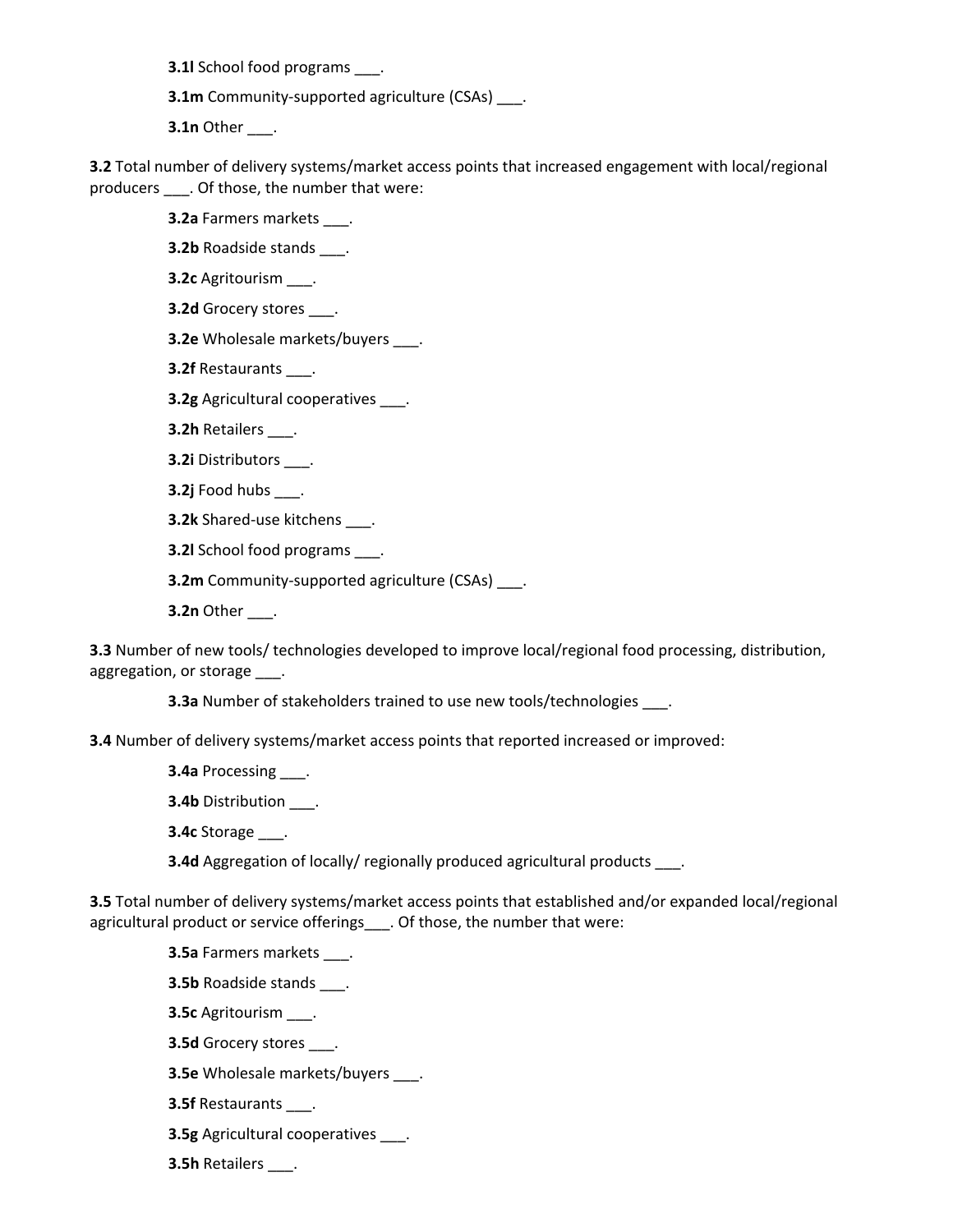**3.5i** Distributors \_\_\_.

**3.5j** Food hubs \_\_\_.

**3.5k** Shared-use kitchens \_\_\_.

**3.5l** School food programs \_\_\_.

**3.5m** Community-supported agriculture (CSAs) \_\_\_.

**3.5n** Other \_\_\_.

**3.6** Number of delivery systems/market access points that reported increased:

**3.6a** Revenue \_\_\_.

**3.6b** Sales \_\_\_.

**3.6c** Cost savings .

## **Outcome 4: Increase Viability of Local/Regional Producers and Processors**

**4.1** Number of producers/processors who gained knowledge about new market opportunities \_\_\_.

**4.2** Number of producer/processors that reported increased engagement with new delivery systems or market access points \_\_\_.

**4.3** Number of producers/processors that implemented new or improved operational methods .

**4.4** Number of value-added agricultural products developed \_\_\_.

**4.5** Number of producers/processors that reported selling new local/regional food products \_\_\_.

**4.5a** Number that reported selling new value-added products .

**4.6** Number of producers/processors that reported a reduction in on-farm food waste through new business opportunities and marketing \_\_\_.

**4.7** Number of producers/ processors that reported increased:

**4.7a** Revenue \_\_\_.

**4.7b** Sales, and/or \_\_\_.

**4.7c** Cost savings due to local/regional food, operational, and/or value-added product activities \_\_\_.

**4.8** Number of local/regional agricultural jobs \_\_\_.

**4.8a** Created \_\_\_.

**4.8b** Maintained \_\_\_.

**4.9** Total number of new producers who went into local/regional food production . Of those, number who are:

**4.9a** Beginning farmers/ranchers \_\_\_.

**4.9b** Socially disadvantaged farmers/ranchers \_\_\_\_.

**4.9c** Family farmers/ranchers \_\_\_.

**4.9d** Veteran farmers/ranchers \_\_\_\_.